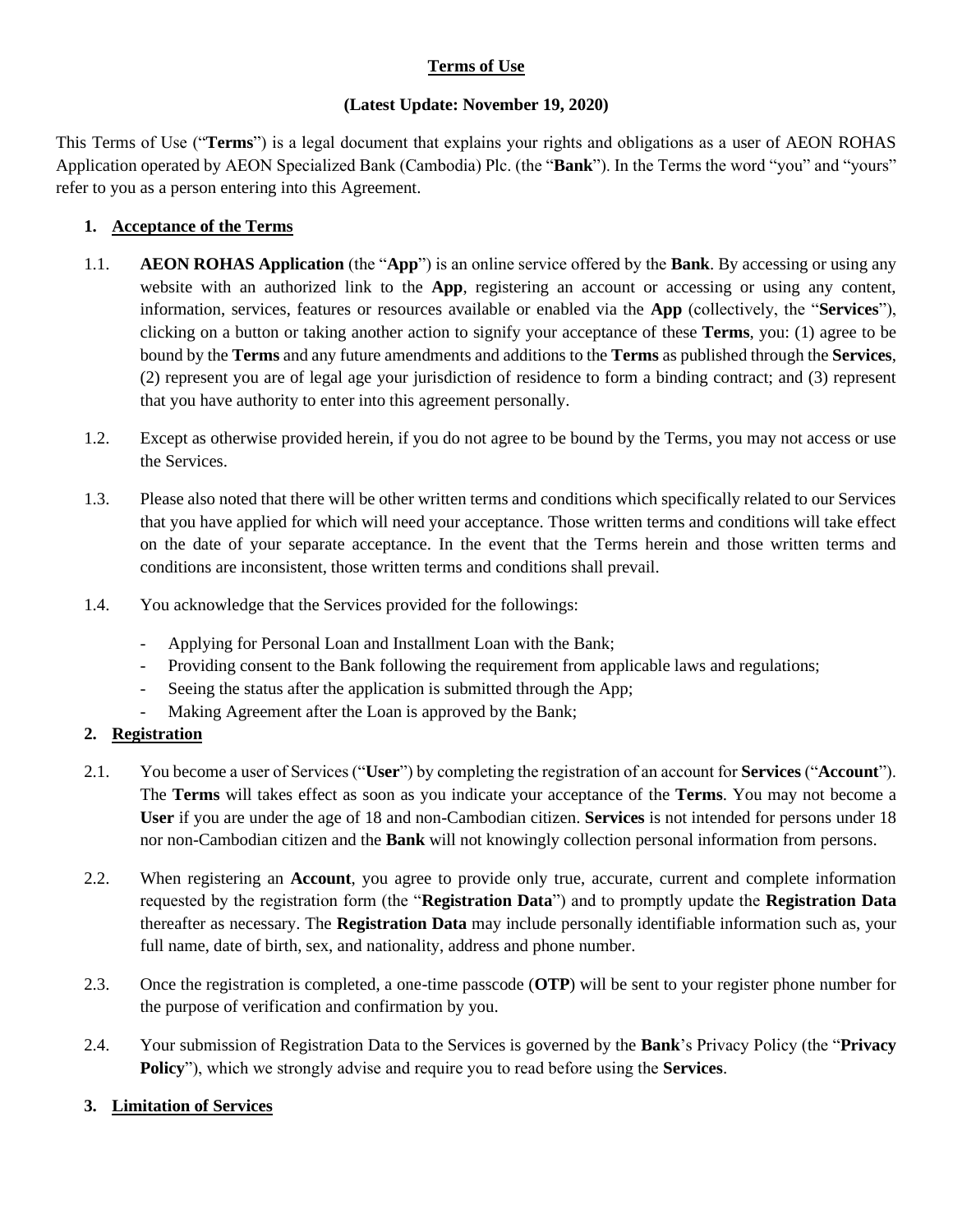3.1. **Connectivity:** the Bank shall not be liable to you for any incompleteness, unavailability, failure, interruption, suspension or delay in the Services (including the transmission of any alerts or Notifications or in receipt or execution or any instructions) due to any factors not under the Bank's reasonable control.

# **3.2. System Maintenance:**

- 3.2.1. The Bank may add or disable any feature or suspend the operation of Services or any other services at any time:
	- If, per the Bank's opinion, any threat is posed to any Services related system or part of any system; or
	- For the purposes of carrying out periodic maintenance and administration tasks.
- 3.2.2. The App is a constantly evolving application that will have frequent releases in order to bring new features and improvements, as well as updated operating systems. You must update and use only the most up-to-date version of the App.
- 3.2.3. From time to time, the Bank may force its Users to update the App to the latest version for security and compatibility reasons. You might not be able to continue using an old version of the App unless you update to the latest version.

# **4. General Precautions**

- 4.1. You shall take responsibility for and use your best endeavors to prevent any unauthorized use of, and access to the App on your mobile and/or other device and to protect your Personal Information and Security Credentials at all times including but not limited to:
	- Not let other person use your Security Credentials to access your Account or the App on your mobile device;
	- Not let any other person unlock your mobile device;
	- Not leave your mobile device unattended while you remain logged in to your Account or the App;
	- Ensure that your Security Credentials to access the App remain confidential to you alone and that you take all reasonable steps to prevent them from being disclosed;
	- Not disclose your Security Credentials to anyone (including police, bank staff or your loved ones) and/or
	- Take care to ensure that no one else can see you enter Security Credentials.
- 4.2. You must lock your mobile device or take other steps necessary to stop unauthorized use of the Appl.
- 4.3. You must notify the Bank immediately by calling to 023/070/078 988 555 upon being aware that:
	- Your mobile device is lost or stolen;
	- Your Username and Password has become known or may be known by another person;
	- Another person may be able to unlock your mobile device;
	- There has been unauthorized access to your Account(s) accessible via the App;
	- You notice that the App is requesting you to re-active the application (which may indicated that the App is being activated with your Security Credentials on another device).
- 4.4. You must install only approved application on your mobile device and you will not override the software lockdown on your mobile device (i.e. jailbreak or root your mobile device).
- 4.5. You must promptly update, and keep updated, the operating system and security software for your mobile device when released by your mobile device manufacturer or mobile device operating system provider.
- 4.6. Before you sell or permanently give your mobile device to any person, you must delete the App in the device.

# **5. Security Credentials**

5.1. The App and its Services require the use of Security Credentials that consist of Username and Password.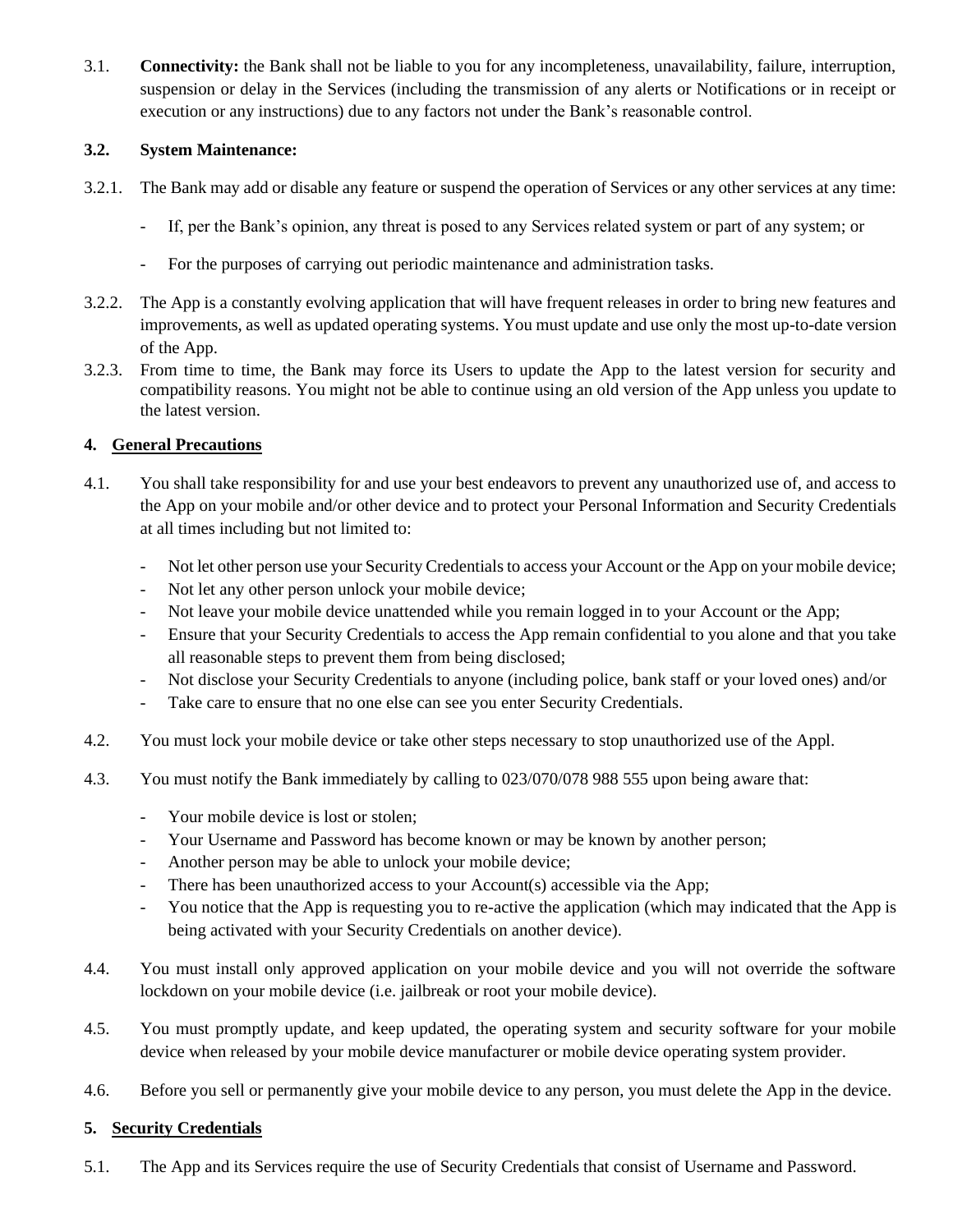- 5.2. During the first activation of the App, you must set up a secure and memorable Username and Password that will be required to log-on and confirmation of actions while using the App.
- 5.3. You should ensure that your Secret Word is strong, not guessable and follow below conditions:
	- Must be alphanumeric
	- Must be at least one lower case, one symbol and one upper case and at least 8 digits length.
	- Must not contain part of your last name or first name
- 5.4. You should ensure that your secret Password is strong and doesn't contain any of below number combination:
	- Your date of birth, month or year;
	- Sequential or repeating number that can be easily guessed (e.g. 1234 or 7777);
	- Parts of your telephone number or other easily guessable numbers that related to you.

### **6. Notification**

### **6.1. SMS Notification**

- You agree that, by registering for the App, the Bank may send or be requested to send an SMS to your mobile device.
- The Bank is not liable for any loss or damage you suffer as a result of any person other than you accessing those SMSs and their content as a result of your negligence.

### **6.2. In-App Push Notification**

- You agree to receive alerts or Notification for the use of Services in the App or for making communications or announcement from the Bank.

### **7. Your Obligations and Liabilities**

- 7.1. You must not use the App or Services for any purpose other than those mentioned in 1.3 above.
- 7.2. You must not use the App or Services for prohibited business activities.
- 7.3. You must not act fraudulently or maliciously in relation to the App or Services.
- 7.4. You acknowledge that you are responsible for and must take all reasonable care to ensure that information you supply via the App is true, complete and up-to-date.
- 7.5. You acknowledge that any unauthorized reproduction by you of any propriety information provided or available via the App or any portion of it may result in legal action being taken.
- 7.6. You will be liable for any loss suffered by the Bank (including consequential loss) which result from your fraud or negligence, or your violation of the Terms. You will be liable for any loss suffered by the Bank which results from the unauthorized access to or use of any service available in the App and to which you have contributed by your failure to comply with the Terms.
- 7.7. You will not be liable for any loss caused by:
	- The Bank acting fraudulently or negligently; or
	- A fault occurring in the system used as part of the App unless such fault is obvious, or you have been advised of such fault by a message or notice on display and the loss occurred after such notification.
- **8. Disclaimer**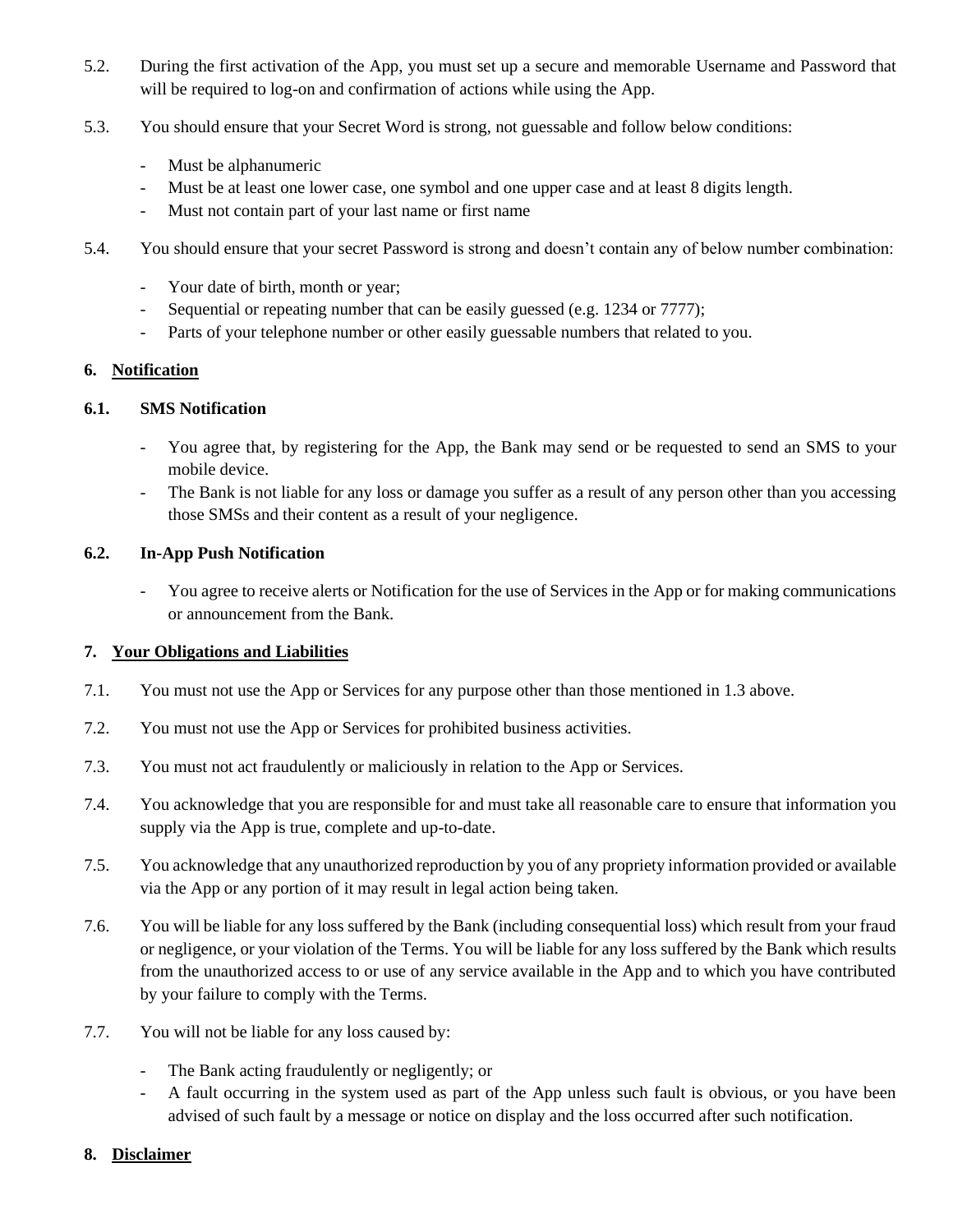- 8.1. The Bank makes no representations, warranties or conditions of any kind, express or implied, with respect to the App or Services, including, fitness for a particular purpose or any warranty arising by usage of trade, course of dealing or course of performance.
- 8.2. The Bank does not represent or warrant that your App and/or Services as will always be accessible or accepted.
- 8.3. The Bank shall have no liability for any incidental, indirect or consequential damages (including without limitation loss of profit, revenue or use), or any punitive or exemplary damages arising out of or in any way connected with these Terms. In no event shall the Bank have any liability for unauthorized access to, or alteration, theft or destruction of the App or Services through accident, misuse or fraudulent means or devices by you or any third party, or as a result of any delay or mistake resulting from any circumstances beyond our control.

# **9. Intellectual Property Rights**

9.1. All Intellectual Property Rights in or arising out of or in connection with the App shall be owned by the Bank.

# **10. Privacy Policy**

# **10.1. Personal Information:**

- You hereby agree and authorize the Bank to verify information provided by you against the information held by the Bank including your phone number, name, date of birth, identification number and such other information that will enable the Bank to identity you and comply with the Regulatory related to "Know Your Customer" requirement (collectively the **"Personal Information")**.
- You acknowledge that the Bank mainly require your Personal Information to understand your needs and provide you with a better service. Personal Information submitted to us via the App will be used for the purpose specified in this privacy policy, and in particular for the following reasons:
	- o Administer the App,
	- o Enable you to log-in,
	- o Enable your use of the service available on the e-Application such as applying for loan, checking your credit, checking your repayment schedule,
	- o Comply with the Bank's internal rule and regulations and applicable law of Kingdom of Cambodia and
	- o Improve our products and services.

## **10.2. Disclosure of Information:**

- You irrevocably and unconditionally consents for the Bank and any officer of the Bank to disclose any Personal Information related to you or any information whatsoever relating to you as the Bank shall consider appropriate to any person to whom disclosure is permitted or required by any statutory provision or law or to any other person wherever situate for any purpose whatsoever and its hereby agreed that the Bank and any officer of the Bank may disclose the forgoing information to the fullest extent permitted by any statutory provision or law.

## **11. Amendments to These Terms**

- 11.1. We may make amendments to these terms from time to time to:
	- Reflect changes in relevant laws, regulatory requirements industry guidance or a decision of a court or by a regulatory or ombudsman;
	- Make them clearer or easier to understand; or
	- Make changes which benefit you or do not disadvantage you;